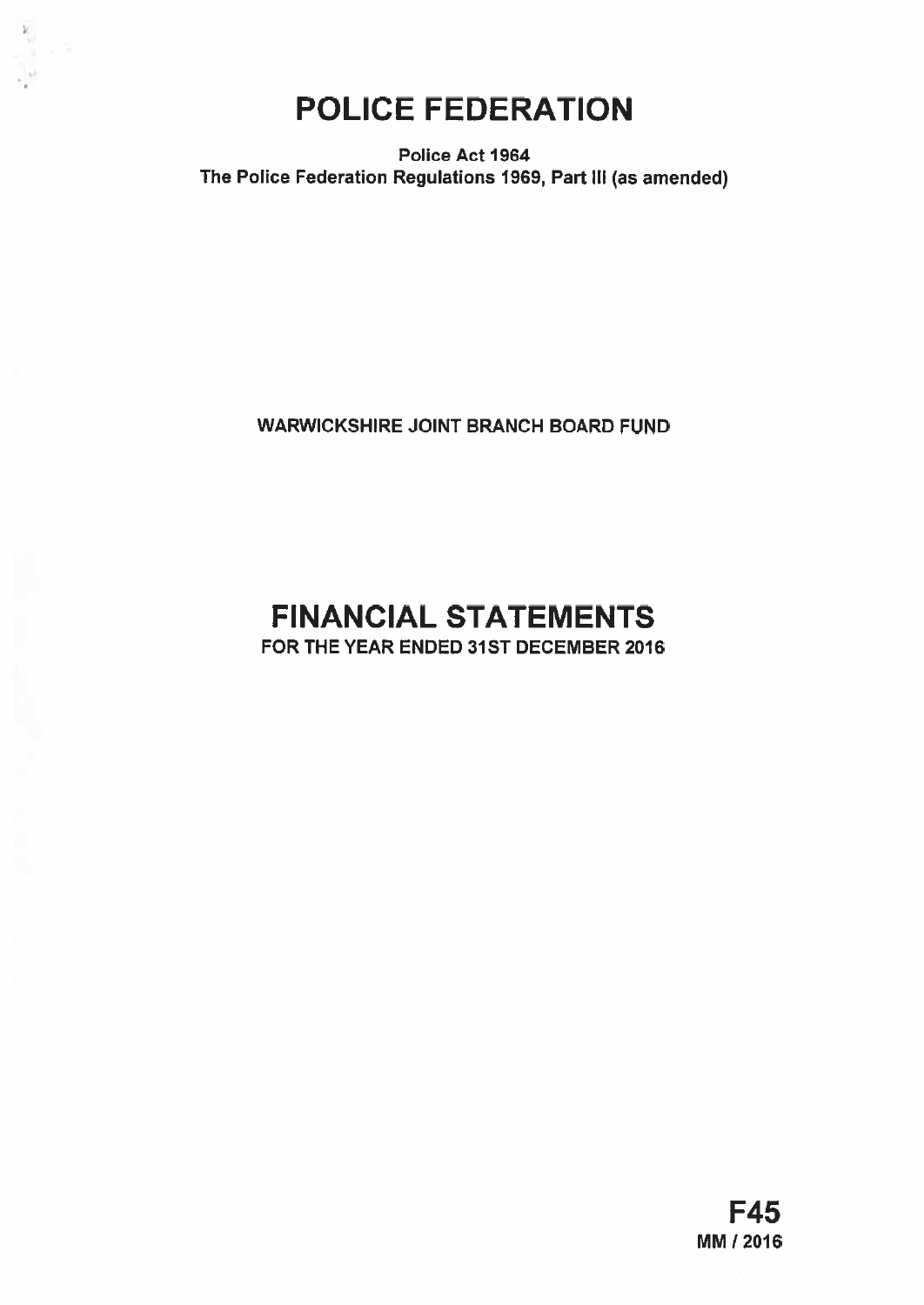# WARWICKSHIRE JOINT BRANCH BOARD FUND

# YEAR ENDED 31ST DECEMBER 2016

| CHAIRMAN        | S Payne<br><b>Warwickshire Police Federation</b><br>8 Barford Exchange<br><b>Wellsbourne Road</b><br>Warwickshire<br><b>CV35 8AQ</b>                                                                                                                                                                                      |
|-----------------|---------------------------------------------------------------------------------------------------------------------------------------------------------------------------------------------------------------------------------------------------------------------------------------------------------------------------|
| SECRETARY       | S Martin<br><b>Warwickshire Police Federation</b><br>8 Barford Exchange<br><b>Wellsbourne Road</b><br>Warwickshire<br><b>CV35 BAQ</b>                                                                                                                                                                                     |
| TREASURER       | L Maughan (Appointed 3 September 2016)<br>S Watkins (Resigned 2 September 2016)<br><b>Warwickshire Police Federation</b><br>8 Barford Exchange<br><b>Wellsbourne Road</b><br>Warwickshire<br>CV35 8AQ                                                                                                                     |
| AUDITORS        | George Hay & Company<br><b>Chartered Accountants &amp; Statutory Auditors</b><br>83 Cambridge Street<br>Pimlico<br>London<br>SW1V 4PS                                                                                                                                                                                     |
| <b>TRUSTEES</b> | S Hinton<br><b>Justice Centre</b><br><b>Newbold Terrace</b><br>Leamington Spa<br>Warwickshire CV32 4EL<br>L Barry<br><b>Justice Centre</b><br><b>Newbold Terrace</b><br>Leamington Spa<br>Warwickshire CV32 4EL<br>I McLeod<br><b>Justice Centre</b><br><b>Newbold Terrace</b><br>Leamington Spa<br>Warwickshire CV32 4EL |

 $\frac{1}{2}$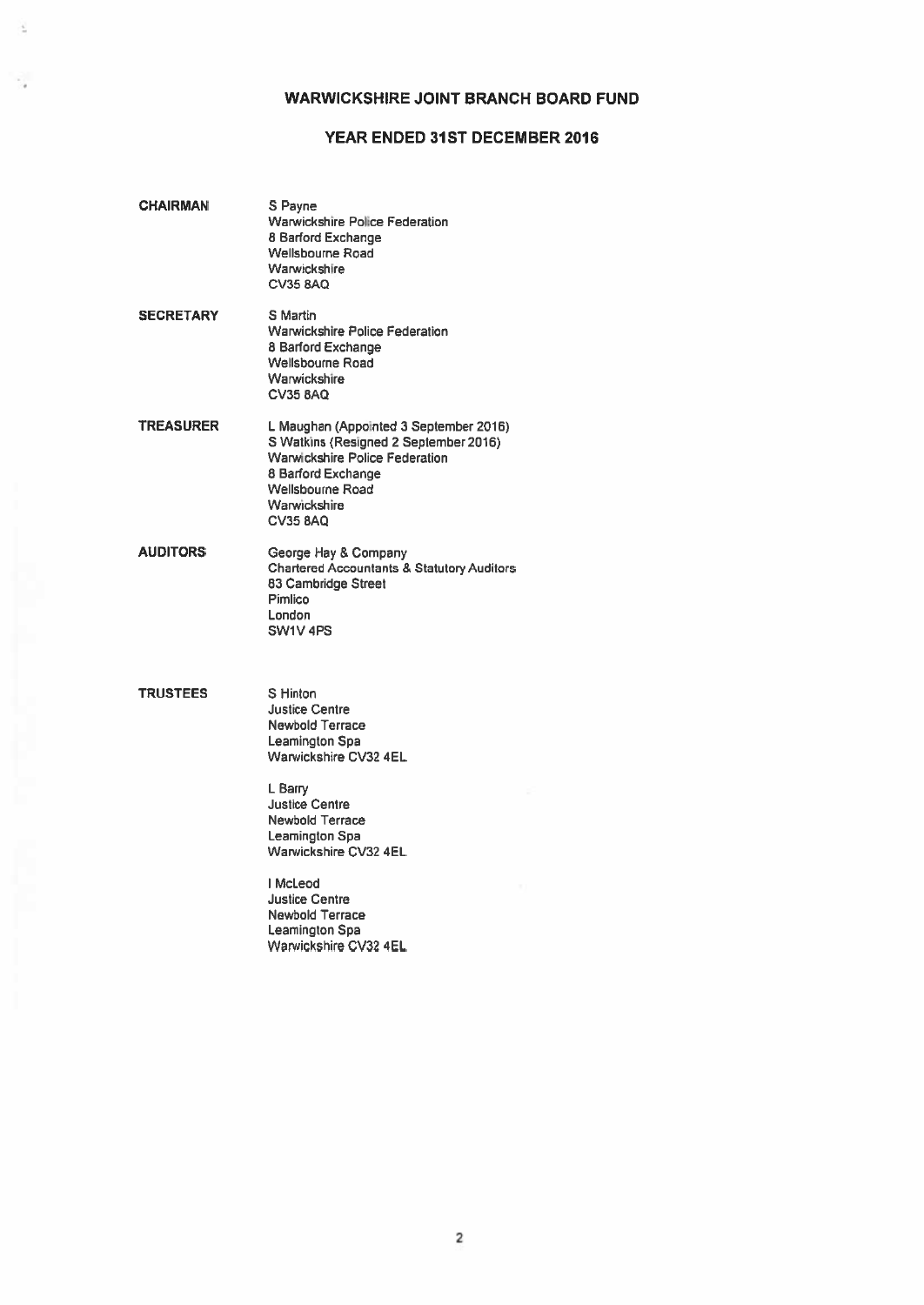# INDEPENDENT AUDITORS REPORT TO THE MEMBERS OF WARWICKSHIRE JOINT BRANCH BOARD FUND

We have audited the Financial Statements of the Warwickshire Joint Branch Board Fund for the year ended 31st December 2Q16, which comprise the Statement of Income and Retained Earnings, Statement of Financial Position, and Notes to the Financial Statements. The Financial Statements have been prepared under the requirements of the Police Federation Regulations and Fund Rules and adopting the measurement principles of FRS 102, "The Financial Reporting Standard applicable in the UK and Republic of Ireland'.

This repor<sup>t</sup> is made solely to the Fund's members, as <sup>a</sup> body. Our audit work has been undertaken so that we might state to the Fund's members those matters we are required to state to them in an auditor's repor<sup>t</sup> and for no other purpose. To the fullest extent permitted by law, we do not accep<sup>t</sup> or assume responsibility to anyone other than the Fund and the Fund's members as <sup>a</sup> body, for our audit work, for this report, or for the opinions we have formed,

#### Respective Responsibilities of the Management Committee and Auditors

As explained more fully in the Statement of Management Committee's Responsibilities set out in the notes to the Financial Statements the managemen<sup>t</sup> committee are responsible for the preparation of the Financial Statements and for being satisfied that they fairly reflect the state of the Fund's affairs as at 31st December 2Q16 and of its results for the year then ended.

Our responsibility is to audit and express an opinion on the Financial Statements in accordance with applicable law and International Standards on Auditing (UK and Ireland). Those standards require us to comply with the Auditing Practices Board's Ethical Standards for Auditors.

## Scope of the audit of the Financial Statements

An audit involves obtaining evidence about the amounts and disclosures in the Financial Statements sufficient to <sup>g</sup>ive reasonable assurance that the Financial Statements are free from material misstatement, whether caused by fraud or error. This includes an assessment of: whether the accounting policies are appropriate to the Fund's circumstances and have been consistently applied and adequately disclosed; the reasonableness of significant accounting estimates made by the managemen<sup>t</sup> committee; and the overall presentation of the Financial **Statements** 

## Opinion on Financial Statements

In our opinion the Financial Statements:

- fairly reflect the state of the Fund's affairs as at 31st December 2016 and of its results for (he year then ended;
- have been properly prepared in accordance with the measurement principles of United Kingdom Generally Accepted Accounting Practice; and
- have been prepared in accordance with the Police Federation Regulations and Fund Rules.

#### **Other Matters**

The Financial Statements for the year ended 31st December 2016 includes all funds raised for the purpose of the Joint Branch Board Fund in accordance with Regulation 2 Police Federation (Amendment) Regulations 2015.

Signed.........................................

 $|W|$ 

George Hay & Company Chartered Accountants & Statutory Auditors 83 Cambridge Street Pimlico  $\frac{1}{2}$ <br>London Dated:  $\frac{1}{2}$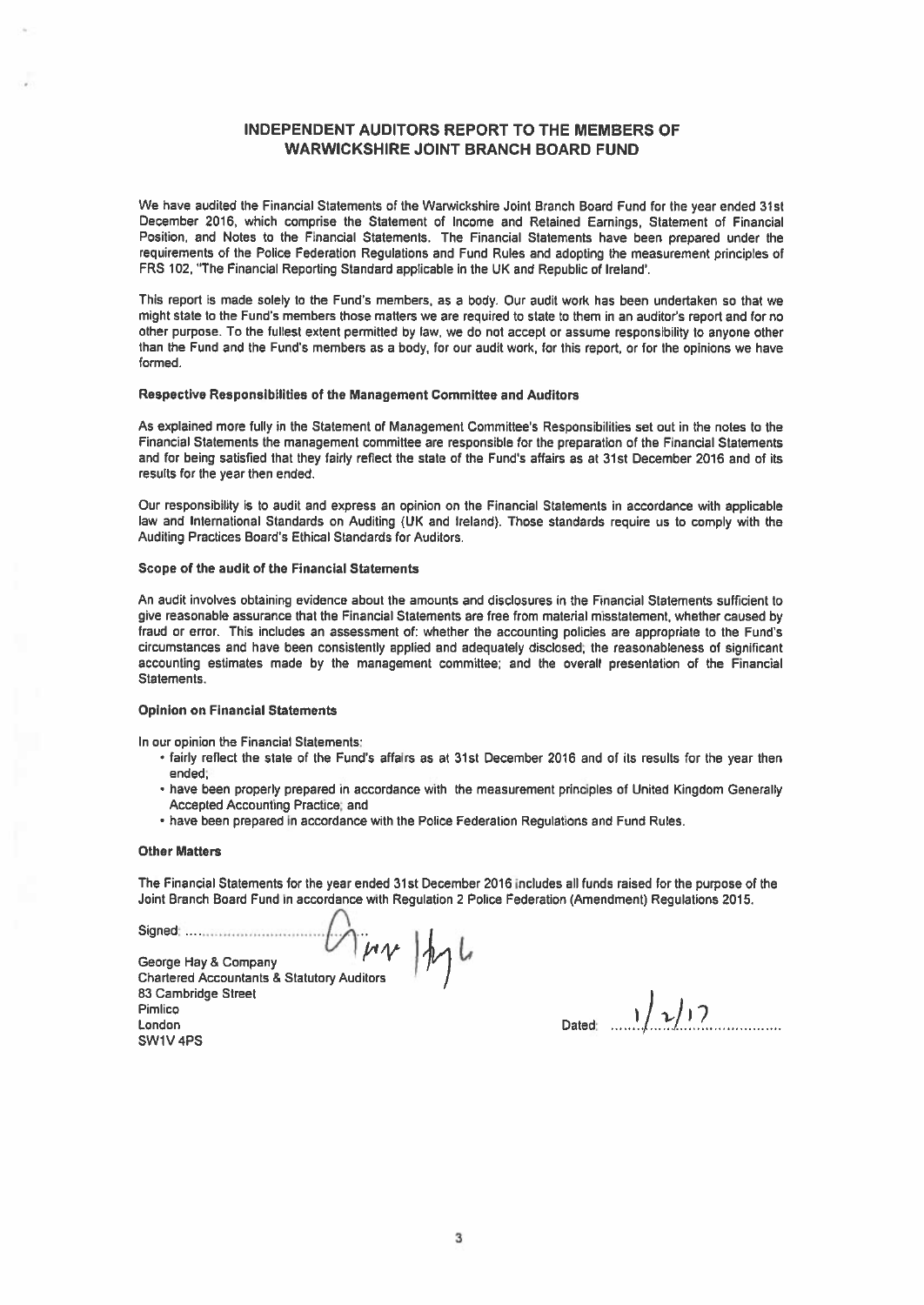# WARWICKSHIRE JOINT BRANCH BOARD FUND

# STATEMENT OF INCOME AND RETAINED EARNINGS FOR THE YEAR ENDED 31ST DECEMBER 2016

|                                                                                                                                                | 2016<br>£ | 2015<br>£ |
|------------------------------------------------------------------------------------------------------------------------------------------------|-----------|-----------|
| <b>INCOME</b>                                                                                                                                  |           |           |
| <b>Weekly Subscriptions</b>                                                                                                                    |           |           |
| Constables                                                                                                                                     | 144,875   | 144,672   |
| <b>Sergeants</b>                                                                                                                               | 29,578    | 29,537    |
| Inspectors                                                                                                                                     | 13,941    | 13.921    |
|                                                                                                                                                | 188,394   | 188,130   |
| Less: Payable to Joint Central Committee 70%                                                                                                   |           |           |
| <b>Joint Central Committee</b>                                                                                                                 | 131,876   | 98,401    |
| Constables                                                                                                                                     |           | 25,600    |
| Sergeants                                                                                                                                      |           | 5,227     |
| Inspectors                                                                                                                                     |           | 2.463     |
|                                                                                                                                                | 131,876   | 131,691   |
| <b>TOTAL INCOME</b>                                                                                                                            | 56,518    | 56.439    |
| Less: ADMINISTRATIVE EXPENSES (Note 1)                                                                                                         | 98,804    | 93,974    |
|                                                                                                                                                |           |           |
| (DEFICIT) OF SUBSCRIPTION INCOME<br><b>OVER EXPENDITURE</b>                                                                                    | (42, 286) | (37, 535) |
| Add: Other Income - (Note 1.1)<br>To include all income as specified in Regulation 2c in the<br>Police Federation (Amendments) Regulation 2015 | 51,440    | 50,601    |
| <b>SURPLUS FOR THE YEAR</b><br><b>BEFORE GAINS / (LOSSES)</b>                                                                                  | 9.154     | 13,066    |
| Gains / (Losses) - (Note 1.2)                                                                                                                  |           |           |
| <b>SURPLUS FOR THE YEAR</b>                                                                                                                    | 9,154     | 13,066    |
| <b>RETAINED EARNINGS BROUGHT FORWARD</b>                                                                                                       | 394,945   | 381,879   |
| <b>RETAINED EARNINGS CARRIED FORWARD</b>                                                                                                       | 404.099   | 394,945   |

4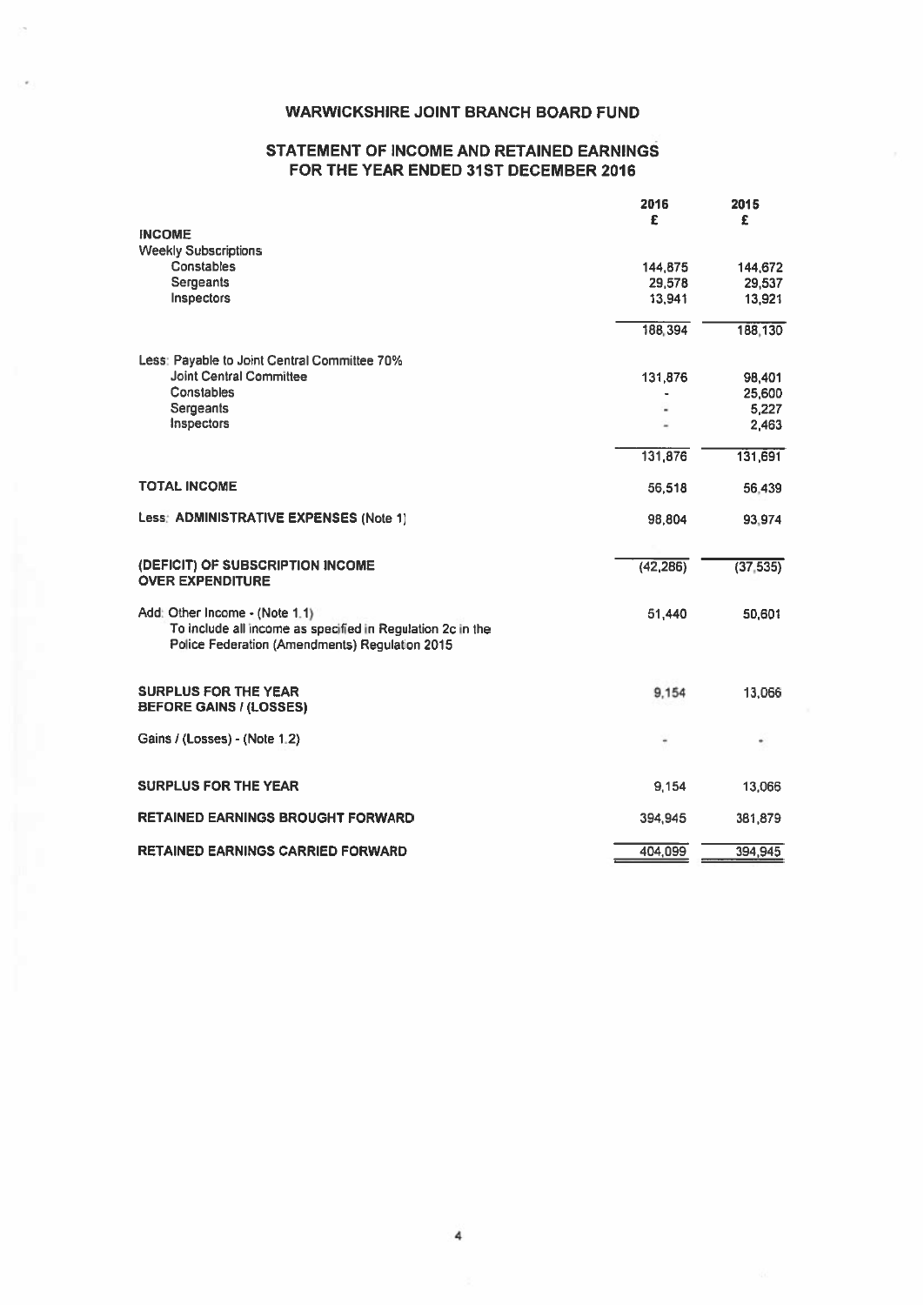# WARWICKSHIRE JOINT BRANCH BOARD FUND

# STATEMENT OF FINANCIAL POSITION AS AT 31ST DECEMBER 2016

| <b>WARWICKSHIRE JOINT BRANCH BOARD FUND</b>                                         |              |                                            |                         |                         |
|-------------------------------------------------------------------------------------|--------------|--------------------------------------------|-------------------------|-------------------------|
| STATEMENT OF FINANCIAL POSITION AS AT 31ST DECEMBER 2016                            |              |                                            |                         |                         |
|                                                                                     |              |                                            |                         |                         |
|                                                                                     | 2016<br>Cost | <b>Accumulated</b><br><b>Depreciation/</b> | 2016<br><b>Net Book</b> | 2015<br><b>Net Book</b> |
|                                                                                     |              | Revaluation/<br>Impairment.                | Value                   | Value                   |
| <b>TANGIBLE FIXED ASSETS</b>                                                        | £            | £                                          | £                       | £                       |
| <b>Furniture and Fittings</b>                                                       | 10,818       | 3,552                                      | 7,266                   | 8,548                   |
| <b>Computer Equipment</b><br>Others - (Specify)                                     |              |                                            |                         |                         |
| <b>Freehold Property</b>                                                            | 314,103      |                                            | 314,103                 | 314,103                 |
|                                                                                     | 324,921      | 3,552                                      | 321,369                 | 322,651                 |
|                                                                                     |              |                                            |                         |                         |
| <b>CURRENT ASSETS</b>                                                               |              |                                            |                         |                         |
| Contributions due from Joint Central Committee (Note 4)<br><b>Subscriptions Due</b> |              |                                            | 2.630<br>15,717         | 4,299                   |
| Cash at Bank and in Hand                                                            |              |                                            | 57,919                  | 66,636                  |
| Others - (Specify)                                                                  |              |                                            |                         |                         |
| <b>Stock</b><br><b>Debtors and Prepayments</b>                                      |              |                                            | 483<br>13,143           | 483<br>9,848            |
| <b>Corporation Tax</b>                                                              |              |                                            | 416                     |                         |
|                                                                                     |              |                                            | 90,308                  | 81,266                  |
| <b>CURRENT LIABILITIES</b>                                                          |              |                                            |                         |                         |
| Corporation Tax                                                                     |              |                                            |                         | 2,436                   |
| <b>Sundry Accrued Expenses</b>                                                      |              |                                            | 7,578                   | 6.536                   |
|                                                                                     |              |                                            | 7,578                   | 8,972                   |
|                                                                                     |              |                                            |                         |                         |
| <b>NET CURRENT ASSETS / (LIABILITIES)</b>                                           |              |                                            | 82,730                  | 72,294                  |
| TOTAL ASSETS LESS CURRENT LIABILITIES                                               |              |                                            | 404,099                 | 394,945                 |
| <b>CREDITORS: Amounts Falling Due After More Than One Year</b>                      |              |                                            |                         |                         |
| (Specify)                                                                           |              |                                            |                         |                         |
|                                                                                     |              |                                            |                         |                         |
| <b>NET ASSETS</b>                                                                   |              |                                            | 404,099                 | 394,945                 |
| <b>REPRESENTED BY</b>                                                               |              |                                            |                         |                         |
| <b>Retained Earnings</b>                                                            |              |                                            | 404,099                 | 394,945                 |
| Other Reserves - (Specify)                                                          |              |                                            |                         |                         |
|                                                                                     |              |                                            |                         |                         |
|                                                                                     |              |                                            | 404,099                 | 394,945                 |

We certify that we have fully complied with the Regulation 2 Police Federation (Amendment) Regulations 2015 and disclosed in the F45 all funds of which we are <sup>a</sup> beneficiary. We understand that failure to comply with this These financial statements have been prepared using the measurement principles and provisions of FRS 102.

 $Signed \sim 1$  . CHAIRMAN Signed the Contract of the TREASURER. Date financial statements approved: .....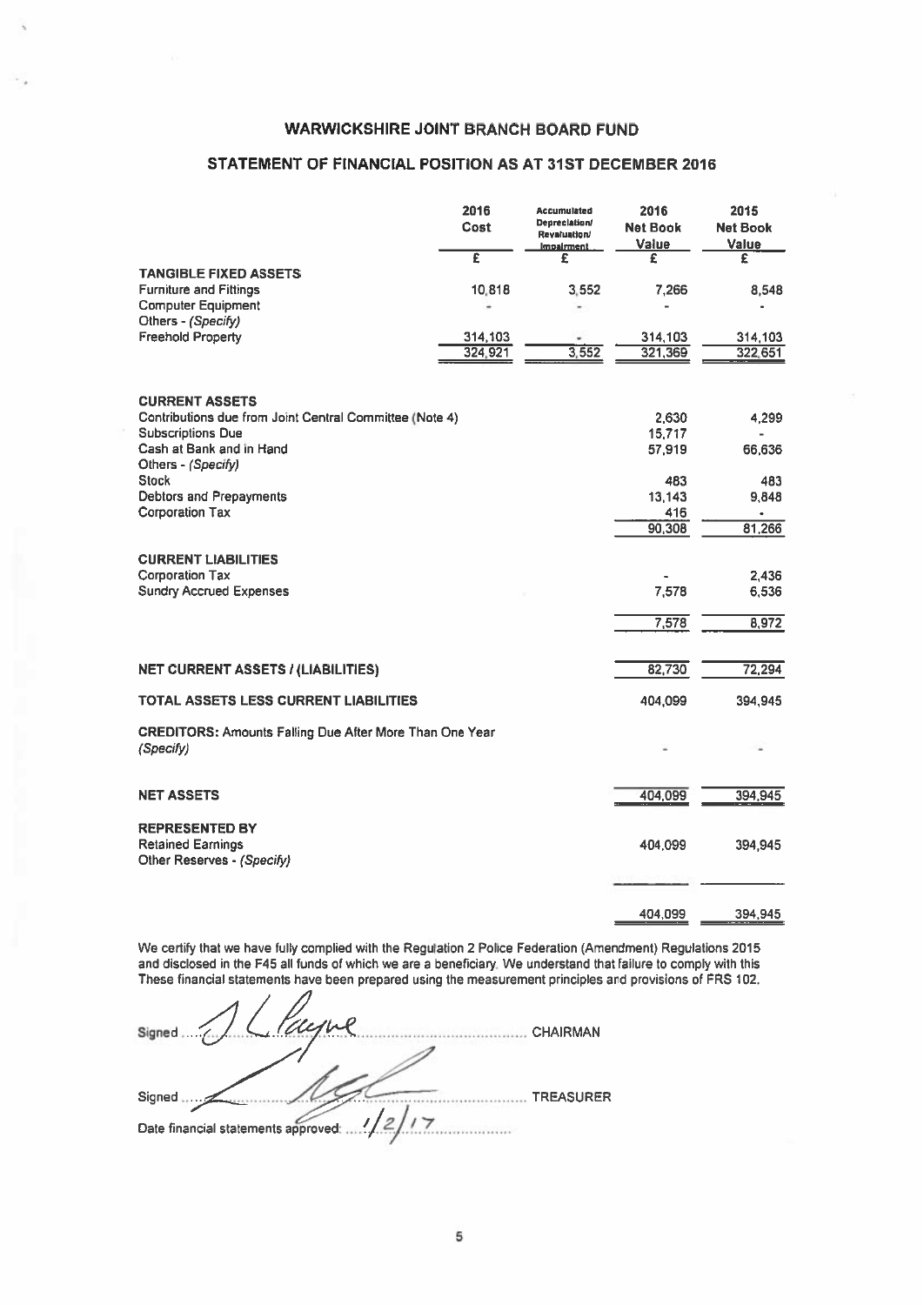|     |                                                                            | 2016            | 2015           |
|-----|----------------------------------------------------------------------------|-----------------|----------------|
|     |                                                                            | £               | £              |
| 1.  | <b>ADMINISTRATIVE EXPENSES</b>                                             |                 |                |
|     |                                                                            |                 |                |
|     | Additional Responsibility Payments (Honoraria)<br><b>Annual Conference</b> | 5,573<br>4,699  | 5,562<br>4,883 |
|     | <b>Audit and Accountancy Charges</b>                                       | 4,800           | 4,500          |
|     | <b>Bank Charges</b>                                                        | 216             | 182            |
|     | <b>Clerical Assistance and Social Security Costs</b>                       | 20.167          | 20,692         |
|     | Communication                                                              | 5,436           | 4,898          |
|     | <b>Computer Consumables</b>                                                | 3,553           | 1,015          |
|     | <b>Corporation Tax</b>                                                     | 2,021           | 2,251          |
|     | Depreciation                                                               | 1,282           | 1,508          |
|     | Donations (Note 1.3)                                                       | 1,100           | 705            |
|     | Hospitality                                                                | 239             | 263            |
|     | Incidental Overnight Expenses                                              | 10              | 15             |
|     | Insurance                                                                  | 2,966           | 2,983          |
|     | <b>Meeting Expenses</b>                                                    | 4,295           | 7,074          |
|     | <b>Official Publications</b>                                               | 2,801           | 2.188          |
|     | Postage, Printing and Stationery                                           | 863             | 1,619          |
|     | <b>Repairs and Maintenance</b><br><b>Subsistence (Meal Expenses)</b>       | 5,348           | 3,777          |
|     | <b>Sundry Expenses</b>                                                     | 2,722           | 1,896          |
|     | Travel                                                                     | 1,506<br>12,361 | 179<br>10,743  |
|     |                                                                            |                 |                |
|     | Other Expenses - (Specify)                                                 |                 |                |
|     | <b>Legal and Professional</b>                                              | 2,334           | 3,897          |
|     | <b>Light and Heat</b>                                                      | 2,497           | 2,529          |
|     | <b>Presentations and Gifts</b>                                             | 132             | 358            |
|     | <b>Rates</b>                                                               | 10,283          | 10,257         |
|     | Training                                                                   | 1,600           |                |
|     |                                                                            |                 |                |
|     |                                                                            |                 |                |
|     | TOTAL AS PER STATEMENT OF INCOME AND RETAINED EARNINGS                     | 98,804          | 93,974         |
|     |                                                                            |                 |                |
|     |                                                                            |                 |                |
|     |                                                                            | 2016            | 2015           |
| 1.1 | <b>OTHER INCOME</b>                                                        | £               | £              |
|     |                                                                            |                 |                |
|     | <b>Bank Interest (Gross)</b>                                               | 31              | 12             |
|     | Advertising Income                                                         | 2,970           | 3,190          |
|     | Solar Panels Rebate                                                        | 603             | 2,676          |
|     | <b>Reimbursement of Administration Expenses</b>                            | 10,000          | 10,000         |
|     | Profit / (loss) from Mailshots and Commissions                             | 37,836          | 34,723         |
|     | <b>Regulation 2c Income</b>                                                |                 |                |
|     |                                                                            |                 |                |
|     | TOTAL AS PER STATEMENT OF INCOME AND RETAINED EARNINGS                     | 51,440          | 50,601         |
|     |                                                                            |                 |                |
|     |                                                                            |                 |                |
|     |                                                                            | 2016            | 2015           |
|     |                                                                            | £               | £              |
| 1.2 | GAINS / (LOSSES)                                                           |                 |                |
|     | Gain / (Loss) on Investments                                               |                 |                |
|     |                                                                            |                 |                |
|     | TOTAL AS PER STATEMENT OF INCOME AND RETAINED EARNINGS                     |                 |                |
|     |                                                                            |                 |                |
|     |                                                                            | 2016            | 2015           |
| 1.3 | <b>Donations</b>                                                           | £               | £              |
|     | Alex's Journey                                                             | 1,000           |                |
|     | <b>Memorial Fund PC D Phillips</b>                                         |                 | 250            |
|     | <b>Others</b>                                                              | 100             | 455            |
|     |                                                                            | 1,100           | 705            |
|     |                                                                            |                 |                |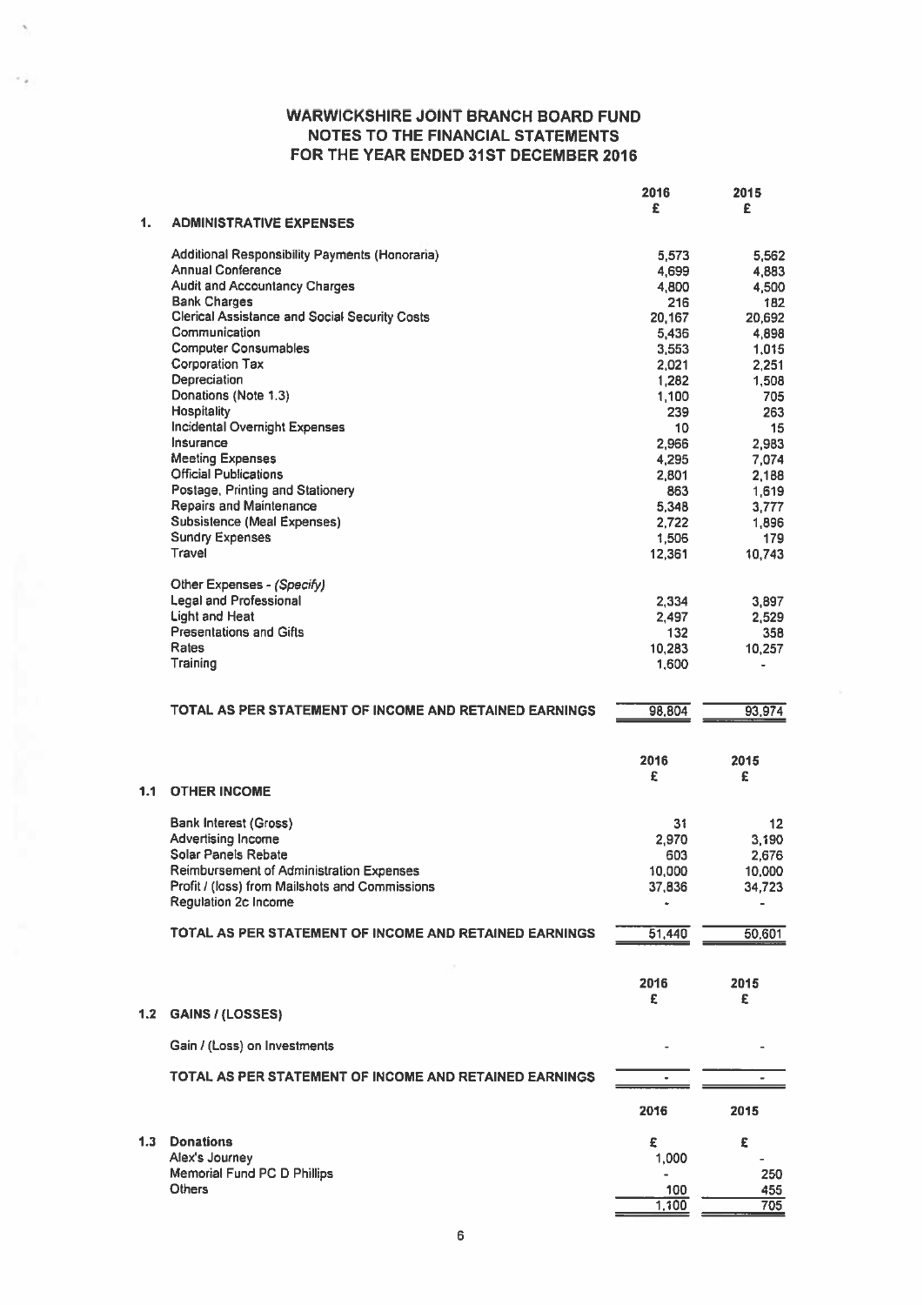## 2. ACCOUNTING POLICIES

#### A. Basis of Preparing the Financial Statements

The Financial Siatements have been prepared under the requirements of the Police Federation Regulations and Fund Rules and adopting the measurement principles of Financial Reporting Standard 102 Sedion 1A, "The Financial Reporting Standard applicable in the UK and Republic of Ireland" (FRS 102) applicable to small entities.

This is the first year in which the Financial Statements have been prepared in accordance with FRS 102 Section 1A - small entities. Refer to note 8 for an explanation of the transition.

The date of the transition is 1st January 2015. The transition to FRS 102 Section 1A has resulted in <sup>a</sup> small number of changes in the accounting policies to those used previously.

## B. Accounting Convention

The Financial Statements have been prepared under the historic cost convention.

#### C. Income

Income is primarily derived from subscriptions collected from the Funds members.

Other income sources may include rental <sup>I</sup> investment income and income generated from providing member services.

#### D. Expenditure

Expenditure is shown inclusive of Value Added Tax.

#### E. Depreciation

Depreciation has been calculated at rates required to write off the relevant assets over their anticipated lives.

The applicable annual rates are: Furniture and Fittings<br>
Computer Equipment<br>  $-25%$  straight line basis<br>  $-25%$  straight line basis Computer Equipment — 25% straight line basis<br>Other Assets<br>
— 25% reducing balance Property - (Specify)

- 25% reducing balance basis

#### F. Taxation

Provision is made for Corporation Tax in respec<sup>t</sup> of the Fund's liability to taxation on investment income, capital gains and income derived from third party transactions.

#### C. Investments (if applicable)

Investments and investment properties are shown in the Financial Statements at market value.

## H. Deferred Taxation (if applicable)

Deferred taxation is provided on the liability method to take account of timing differences between the treatment of certain items for accounts purposes and their treatment for tax purposes.

l. Other Policies *- (Specify)*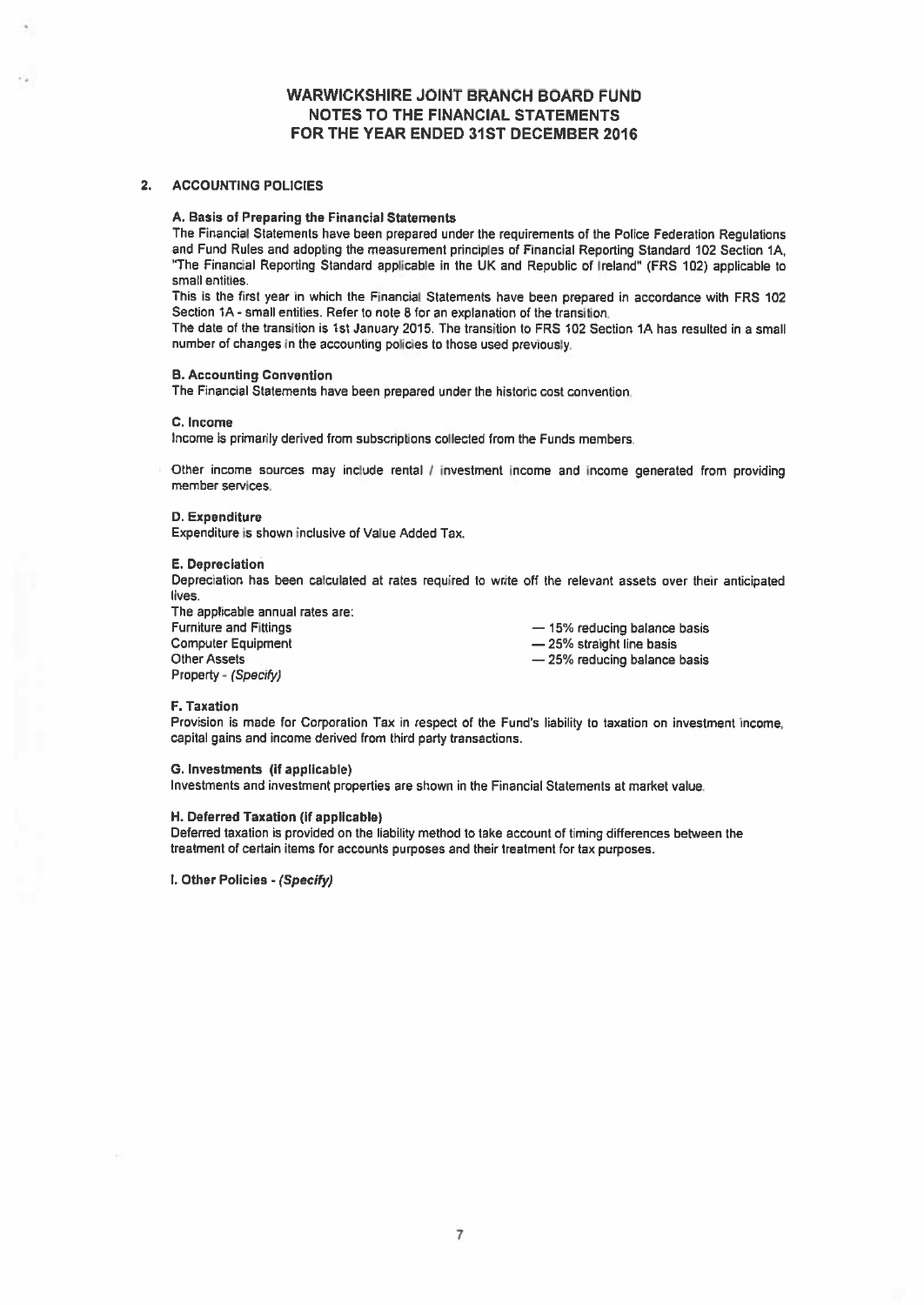## 3. STATEMENT OF MANAGEMENT COMMITTEE'S RESPONSIBILITIES

- Select suitable accounting policies and apply them consistently.
- Make judgements and estimates that are reasonable and prudent.
- Ensure that the Financial Statements are prepare<sup>d</sup> on the going concern basis unless it is appropriate to presume otherwise.

## 4. CONTRIBUTIONS DUE FROM JOINT CENTRAL COMMITTEE

|                                                                                                                                                                                                                                                                                                                                                                                                                                                                                                                                                                                                                                                                                                                               |                                                      |      | <b>WARWICKSHIRE JOINT BRANCH BOARD FUND</b><br><b>NOTES TO THE FINANCIAL STATEMENTS</b><br>FOR THE YEAR ENDED 31ST DECEMBER 2016 |      |                             |                              |
|-------------------------------------------------------------------------------------------------------------------------------------------------------------------------------------------------------------------------------------------------------------------------------------------------------------------------------------------------------------------------------------------------------------------------------------------------------------------------------------------------------------------------------------------------------------------------------------------------------------------------------------------------------------------------------------------------------------------------------|------------------------------------------------------|------|----------------------------------------------------------------------------------------------------------------------------------|------|-----------------------------|------------------------------|
| STATEMENT OF MANAGEMENT COMMITTEE'S RESPONSIBILITIES<br>Regulation 18(2) of The Police Federation Regulations (as amended) requires the Committee, in relation to<br>Federation funds held by it, to keep accounts showing all monies received or paid out and to cause the<br>Financial Statements for each year to be audited by an independent auditor. In causing the Financial<br>Statements to be prepared, the Committee is required to:<br>· Select suitable accounting policies and apply them consistently.<br>. Make judgements and estimates that are reasonable and prudent.<br>• Ensure that the Financial Statements are prepared on the going concern basis unless it is appropriate<br>to presume otherwise. |                                                      |      |                                                                                                                                  |      |                             |                              |
| The Committee is responsible for keeping adequate accounting records and also is responsible for safe-<br>guarding the assets of the Fund and hence for taking reasonable steps for the prevention and detection of<br>fraud and other irregularities.                                                                                                                                                                                                                                                                                                                                                                                                                                                                        |                                                      |      |                                                                                                                                  |      |                             |                              |
| <b>CONTRIBUTIONS DUE FROM JOINT CENTRAL COMMITTEE</b>                                                                                                                                                                                                                                                                                                                                                                                                                                                                                                                                                                                                                                                                         |                                                      |      |                                                                                                                                  |      |                             |                              |
|                                                                                                                                                                                                                                                                                                                                                                                                                                                                                                                                                                                                                                                                                                                               |                                                      |      |                                                                                                                                  |      | 2016<br>£                   | 2015<br>£                    |
| Constables<br><b>Sergeants</b><br><b>Inspectors</b><br>Joint                                                                                                                                                                                                                                                                                                                                                                                                                                                                                                                                                                                                                                                                  |                                                      |      |                                                                                                                                  |      | 2.630                       | 2.070<br>323<br>857<br>1,049 |
|                                                                                                                                                                                                                                                                                                                                                                                                                                                                                                                                                                                                                                                                                                                               |                                                      |      |                                                                                                                                  |      | 2.630                       | 4.299                        |
| CONTRIBUTING AND NON CONTRIBUTING MEMBERS AT 31ST DECEMBER 2016                                                                                                                                                                                                                                                                                                                                                                                                                                                                                                                                                                                                                                                               |                                                      |      |                                                                                                                                  |      |                             |                              |
|                                                                                                                                                                                                                                                                                                                                                                                                                                                                                                                                                                                                                                                                                                                               | 2016<br><b>No. of Contributing</b><br><b>Members</b> | 2015 | 2016<br><b>No. of Non Contributing</b><br>Members                                                                                | 2015 | 2016<br>Others <sup>*</sup> | 2015                         |

## 5. CONTRIBUTING AND NON CONTRIBUTING MEMBERS AT 31ST DECEMBER 2016

|                  | 2016<br><b>No. of Contributing</b><br><b>Members</b> | 2015 | 2016<br><b>No. of Non Contributing</b><br><b>Members</b> | 2015                     | 2016<br>Others* | 2015 |
|------------------|------------------------------------------------------|------|----------------------------------------------------------|--------------------------|-----------------|------|
| Cadets           |                                                      |      | ۰                                                        | $\overline{\phantom{a}}$ | ۰               |      |
| Constables       | 638                                                  | 637  | 12                                                       | 12                       | 16              | 16   |
| Sergeants        | 118                                                  | 118  | $\overline{\phantom{a}}$                                 |                          |                 |      |
| Inspectors/Chief | 11                                                   | 11   | ٠                                                        |                          |                 |      |
| Inspectors       | 39                                                   | 39   | ٠                                                        |                          | ۰               |      |
|                  | 806                                                  | 805  | $12 \overline{ }$                                        | 12                       | 17              |      |

\* This column refers to those members who are non contributors by virtue of receiving no pay, being on unpaid maternity leave or serving officers on career breaks. (JBB Circular 53/96 refers)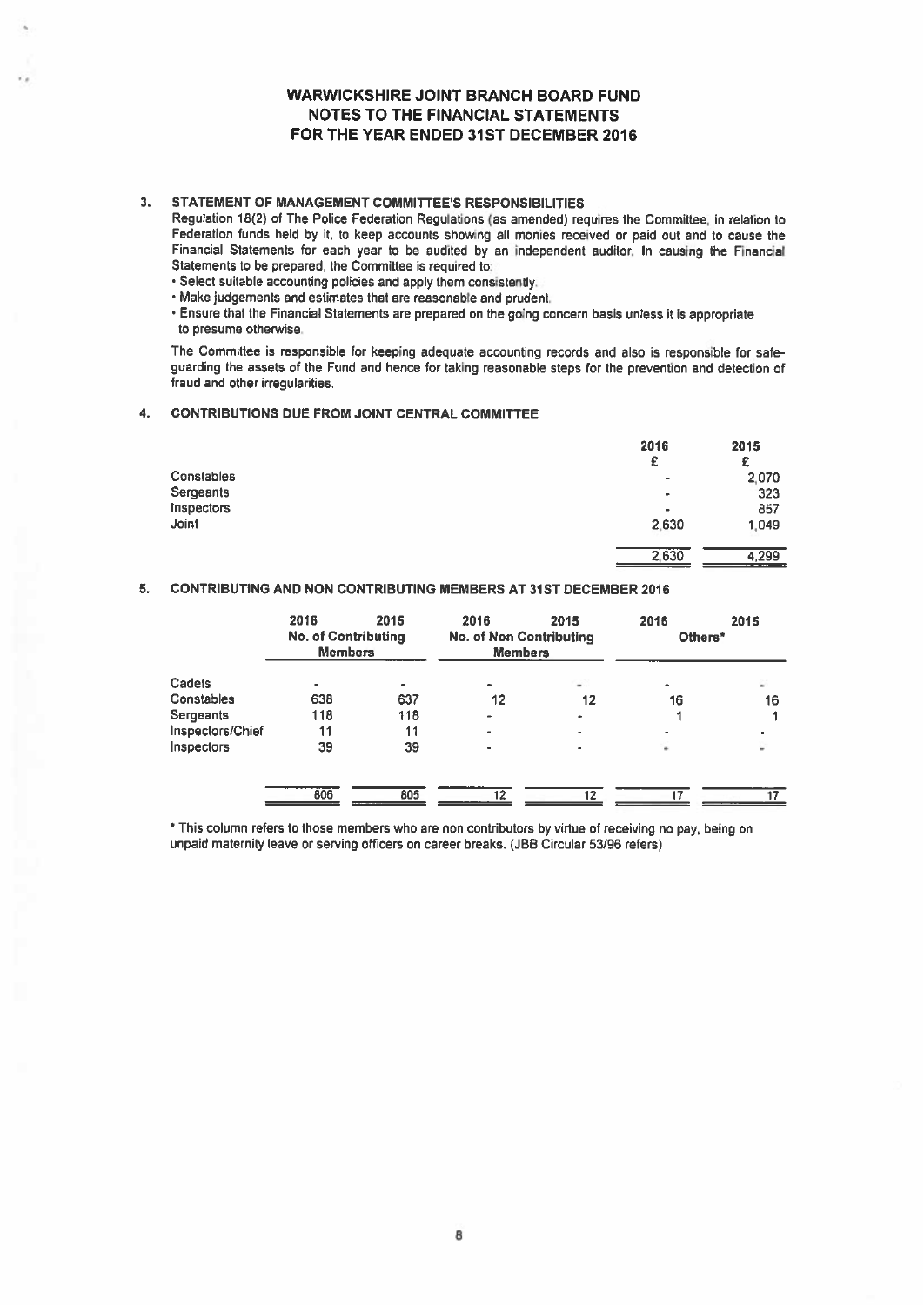## 8. TRANSITION TO FRS 102 SECTION IA - SMALL ENTITIES

SS.

This is the first year that the entity has presented Financial Statements complying with the measurement principles of FRS 102 Section 1A. The entity has restated the comparative prior year amounts (where applicable) in accordance with FRS 102 Section 1A requirements. No transitional adjustments were required.